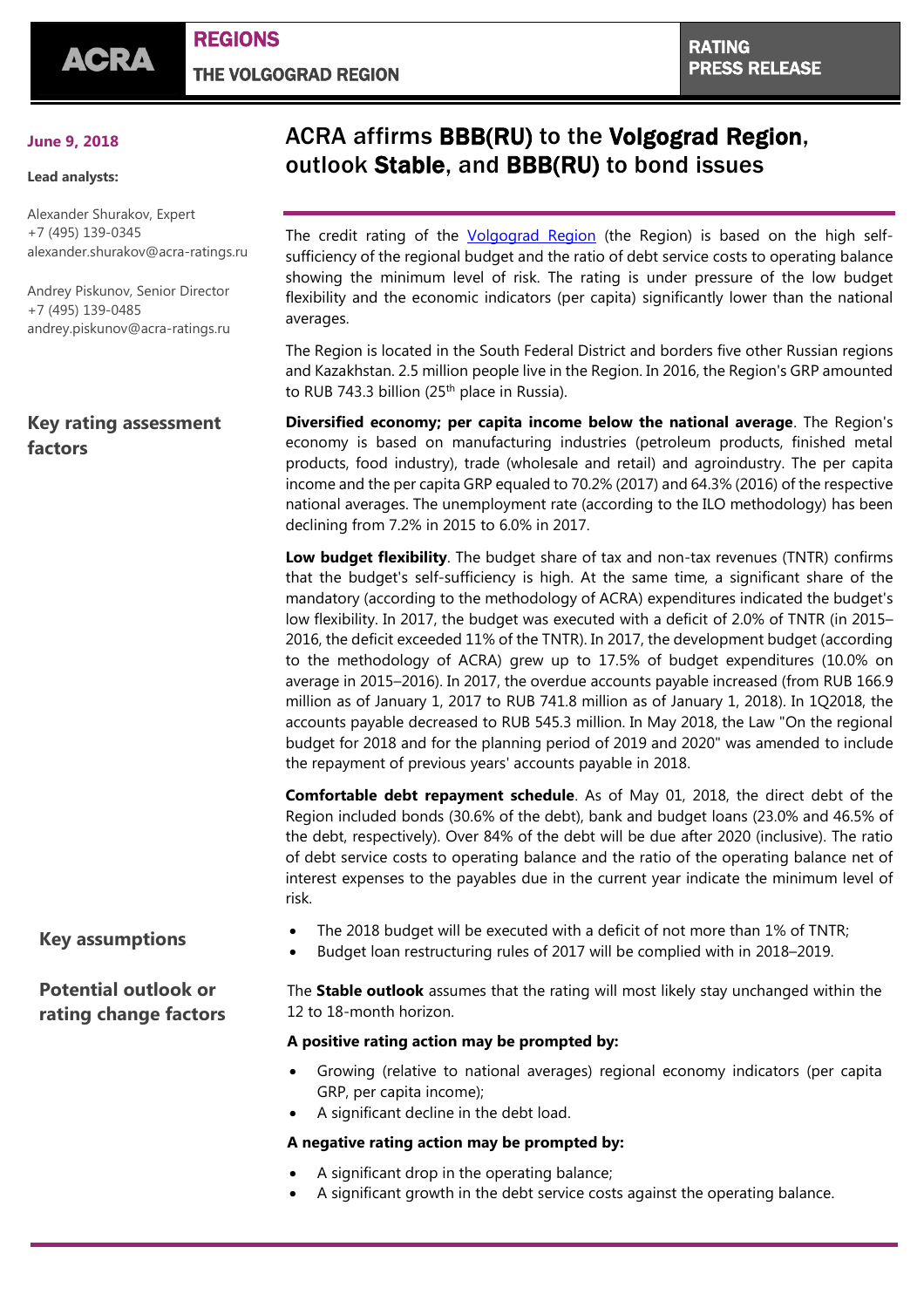| <b>Issue ratings</b>         | Volgograd Region Government Bond, 2013, 35003 (ISIN RU000A0JTXF6), maturity date:<br>14.06.2018, issue volume: RUB 5 bln - BBB(RU);                                                                                                                                                                                                                                                                                                                                                                                                                                                                                                                                                                                                                              |
|------------------------------|------------------------------------------------------------------------------------------------------------------------------------------------------------------------------------------------------------------------------------------------------------------------------------------------------------------------------------------------------------------------------------------------------------------------------------------------------------------------------------------------------------------------------------------------------------------------------------------------------------------------------------------------------------------------------------------------------------------------------------------------------------------|
|                              | Volgograd Region Government Bond, 2013, 35004 (ISIN RU000A0JU6P9), maturity date:<br>01.11.2018, issue volume: RUB 2 bln - BBB(RU);                                                                                                                                                                                                                                                                                                                                                                                                                                                                                                                                                                                                                              |
|                              | Volgograd Region Government Bond, 2014, 35005 (ISIN RU000A0JUP89), maturity date:<br>13.07.2019, issue volume: RUB 5 bln - BBB(RU);                                                                                                                                                                                                                                                                                                                                                                                                                                                                                                                                                                                                                              |
|                              | Volgograd Region Government Bond, 2015, 35006 (ISIN RU000A0JVU65), maturity date:<br>30.10.2020, issue volume: RUB 5 bln - BBB(RU);                                                                                                                                                                                                                                                                                                                                                                                                                                                                                                                                                                                                                              |
|                              | Volgograd Region Government Bond, 2017, 35007 (ISIN RU000A0JXSD3), maturity date:<br>02.06.2024, issue volume: RUB 10 bln - BBB(RU).                                                                                                                                                                                                                                                                                                                                                                                                                                                                                                                                                                                                                             |
|                              | <b>Rationale.</b> In ACRA's opinion, the above bonds issued by the Volgograd Region are<br>senior unsecured instruments, and their credit rating is equal to the rating assigned to<br>the Volgograd Region.                                                                                                                                                                                                                                                                                                                                                                                                                                                                                                                                                     |
| <b>Regulatory disclosure</b> | The credit ratings of the Volgograd Region and the bonds (ISIN RU000A0JTXF6, ISIN<br>RU000A0JU6P9, ISIN RU000A0JUP89, ISIN RU000A0JVU65, ISIN RU000A0JXSD3) issued<br>by the Volgograd Region were assigned under the national scale for the Russian<br>Federation based on the Methodology for Credit Ratings Assignment to Regional and<br>Municipal Authorities of the Russian Federation, and the Key Concepts Used by the<br>Analytical Credit Rating Agency Within the Scope of Its Rating Activities. In the course<br>of the credit rating process relating to the above bond issues, the Methodology for<br>Assigning Credit Ratings to Individual Issues of Financial Instruments under the National<br>Scale of the Russian Federation was also used. |
|                              | For the first time, the credit rating assigned to the Volgograd Region was published by<br>ACRA on June 26, 2017. For the first time, the credit ratings assigned to the sovereign<br>bonds (ISIN RU000A0JTXF6, ISIN RU000A0JU6P9, ISIN RU000A0JUP89, ISIN<br>RU000A0JVU65, ISIN RU000A0JXSD3) issued by the Volgograd Region were published<br>by ACRA on June 27, 2017.                                                                                                                                                                                                                                                                                                                                                                                        |
|                              | The credit rating of the Volgograd Region and its outlook and the credit ratings assigned<br>to the sovereign bonds (ISIN RU000A0JTXF6, ISIN RU000A0JU6P9, ISIN RU000A0JUP89,<br>ISIN RU000A0JVU65, ISIN RU000A0JXSD3) issued by the Volgograd Region are expected<br>to be revised within 182 days following the rating action date (June 07, 2018) as per the<br>2018 Calendar of planned sovereign credit rating revisions and publications.                                                                                                                                                                                                                                                                                                                  |
|                              | The credit ratings were assigned based on the data provided by the Administration of<br>the Volgograd Region, information from publicly available sources (the RF Ministry of<br>Finance, the Federal State Statistics Service, and the Federal Tax Service), as well as<br>ACRA's own databases. The credit ratings are solicited, and the Administration of the<br>Volgograd Region participated in the rating process.                                                                                                                                                                                                                                                                                                                                        |
|                              | No material discrepancies between the provided data and the data officially disclosed<br>by the Volgograd Region in its financial report have been discovered.                                                                                                                                                                                                                                                                                                                                                                                                                                                                                                                                                                                                   |
|                              | ACRA provided no additional services to the Administration of the Volgograd Region.<br>No conflicts of interest were discovered in the course of the credit rating process.                                                                                                                                                                                                                                                                                                                                                                                                                                                                                                                                                                                      |
|                              |                                                                                                                                                                                                                                                                                                                                                                                                                                                                                                                                                                                                                                                                                                                                                                  |